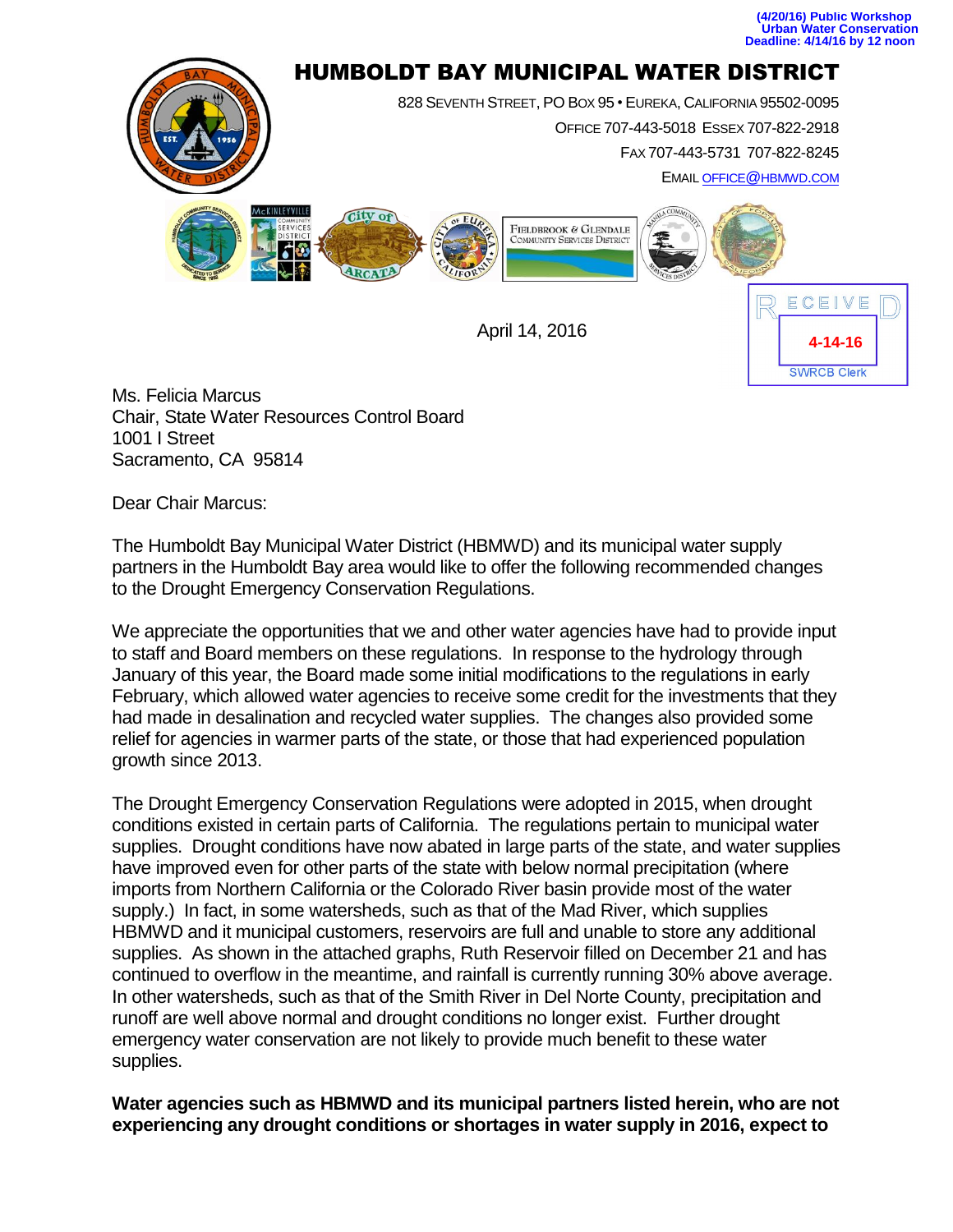## **make full beneficial use of their water rights and water supplies, and should therefore be deleted from coverage by the Drought Emergency Conservation Regulations.**

Conservation programs will continue throughout the state, including reductions in municipal water production pursuant to SB x7-7 and water efficient landscape ordinance programs, indoor fixture efficiency improvements pursuant to the Energy Policy Act and SB 407, rebates for fixture replacements, turf replacement, etc. and a multitude of other programs.

The notice for the April 20 workshop posed three questions. We provide our responses below.

1. What elements of the existing February 2016 Emergency Regulation, if any, should be modified and how so?

To implement an approach that would reflect the recommendation described above and be based on the actual water supply conditions relevant to water agencies in California, we recommend that Section 865(c)(2) of the regulations be replaced with the following:

(c)(2) Each urban water supplier whose sources of supply are adequate to meet normal demand shall be exempt from the requirements of Section 865 of these regulations. Each water supplier who is eligible for this exemption shall provide a statement to the Board by June 1, 2016 which provides data describing the normal potable water demand in its service area, and data describing the amount of supply available to the supplier to meet this demand.

2. How should the State Water Board account for regional differences in precipitation and lingering drought impacts, and what would be the methods of doing so?

By implementing the proposed change in Section 865(c)(2), the Board would rely on individual agencies, or groups of water agencies that share supplies from a watershed or reservoir, to identify their specific hydrologic conditions and the manner in which that hydrology defines the status of the supplies available to those agencies. The Board can review precipitation, runoff and reservoir storage data from the California Data Exchange Center, as well as water supply contract allocations from the Department of Water Resources or the Bureau of Reclamation and other sources, to verify the information provided by water suppliers.

3. To what extent should the State Water Board consider the reliability of urban water supplier supply portfolios in this emergency regulation?

Urban water suppliers are best positioned to manage the reliability of their supply portfolios indeed, providing reliable water supply is the basic responsibility and legal mandate for water suppliers. This information is documented extensively in Urban Water Management Plans, so if the Board needs any information about the reliability of water supplies, those references are readily available from either water suppliers or from the Department of Water Resources.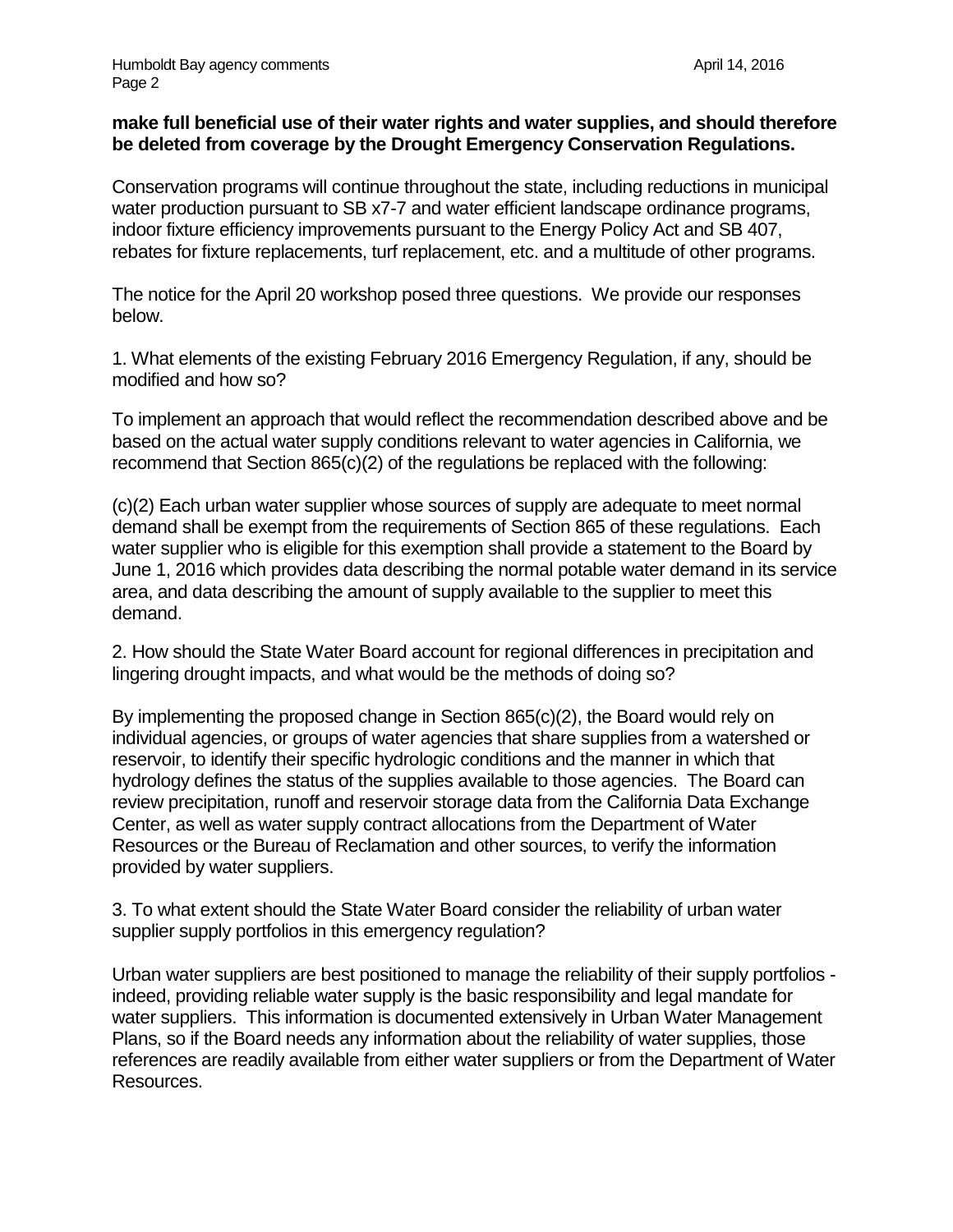Humboldt Bay agency comments **April 14, 2016 April 14**, 2016 Page 3

Thank you again for the opportunity to provide these comments. We look forward to working with your staff, the rest of the Board and you to address any drought conditions in California in 2016.

Sincerely,

Helliker

Paul Helliker, General Manager Humboldt Bay Municipal Water District



Greg Orsini, General Manager McKinleyville Community Services District



Brian Gerving, Public Works Director City of Eureka





Christopher Drop, General Manager Manila Community Services District



David full

David Hull, General Manager Humboldt Community Services District



Mark S. Andie

Mark Andre, Director of Environmental Services City of Arcata



Richard Hanger, General Manager Fieldbrook Glendale Community Services District FIELDBROOK & GLENDALE<br>COMMUNITY SERVICES DISTRICT

Doug Culbert, CPO/Utilities Superintendent City of Fortuna

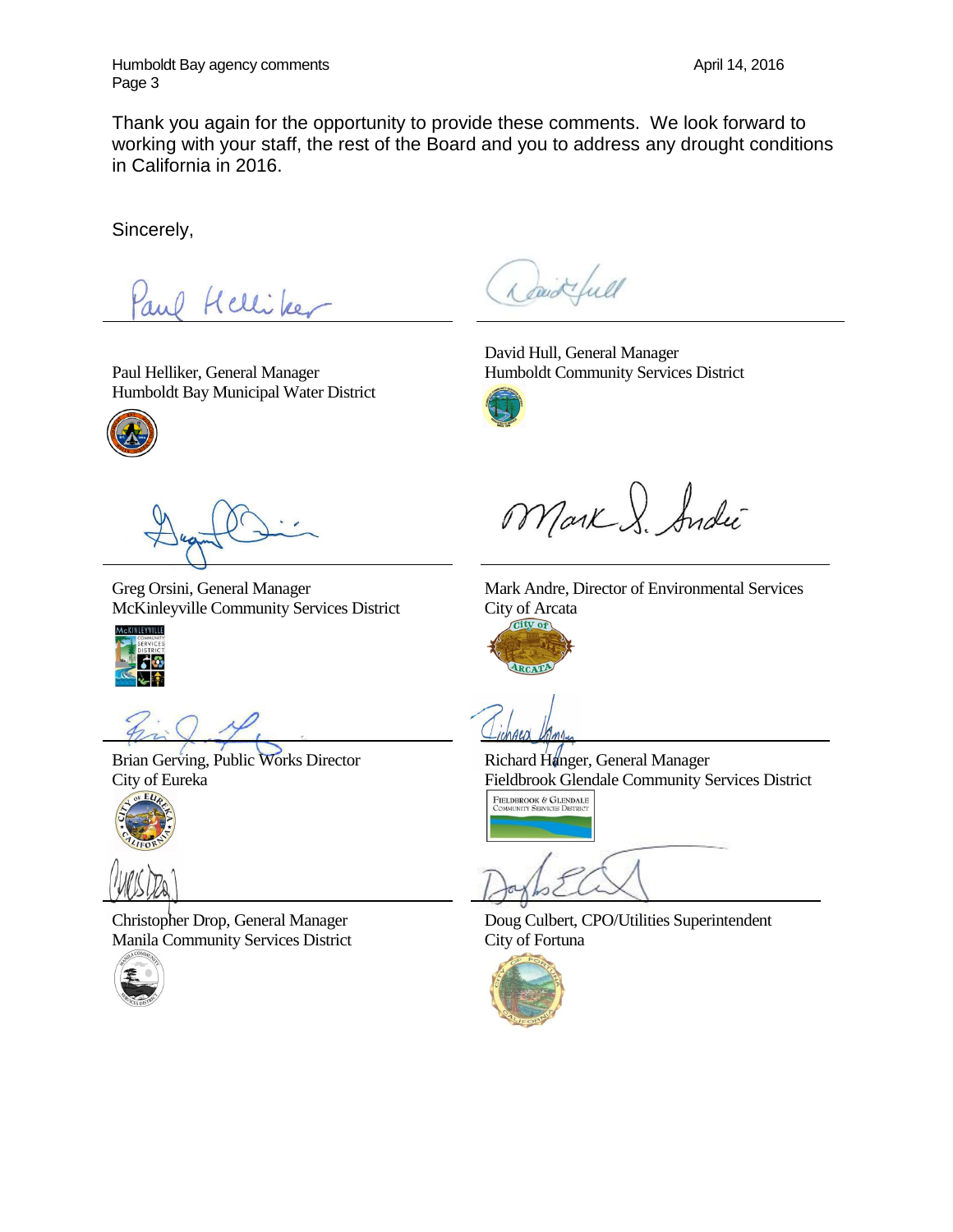